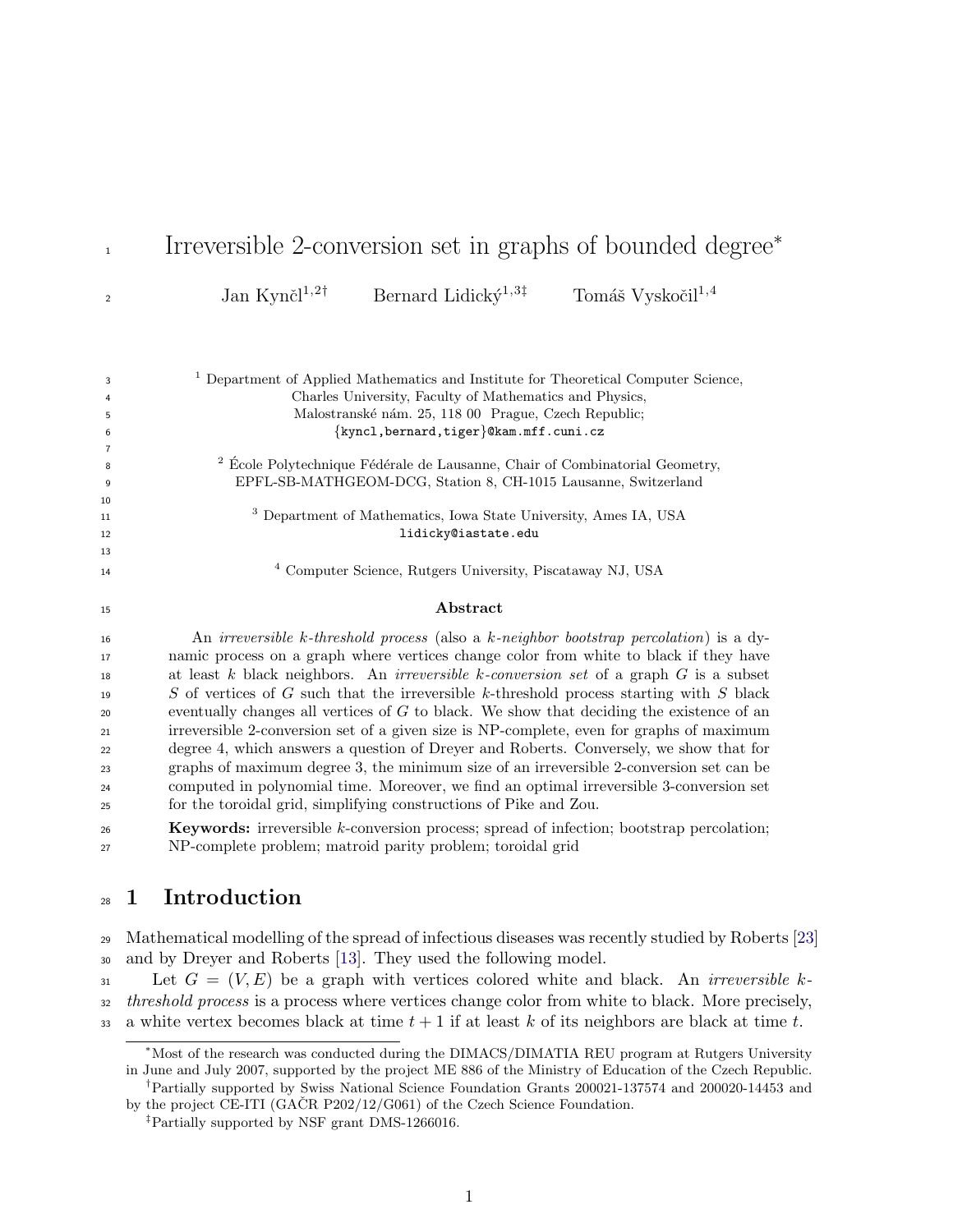$\Delta$ <sub>34</sub> An *irreversible k-conversion set S* is a subset of *V* such that the irreversible k-threshold  $35$  process starting with vertices of S set to black and all other white will result in a graph G <sup>36</sup> with all vertices black after finite number of steps.

<sup>37</sup> More general models of spread of infectious diseases and the complexity of the related <sup>38</sup> problems were studied by Boros and Gurwich [\[9\]](#page-13-0).

<sup>39</sup> A natural question to ask is what is the minimum size of an irreversible k-conversion set  $40$  in a graph  $G$ .

Problem  $lkCS(G, s)$ :

41

**Input:** a graph  $G$  and a positive integer  $s$ 

**Output:** YES if there exists an irreversible k-conversion set of size s in  $G$ NO otherwise

42 Dreyer and Roberts [\[13\]](#page-14-1) proved that IkCS is NP-complete for every fixed  $k \geq 3$  by an easy 43 reduction from the independent set problem. For  $k = 1$  the problem is trivially polynomial <sup>44</sup> since one black vertex per connected component is necessary and sufficient. Dreyer and 45 Roberts [\[13\]](#page-14-1) asked what is the complexity of the IkCS problem if  $k = 2$ . As the first result of <sup>46</sup> this paper we resolve this open question.

<span id="page-1-0"></span>47 **Theorem 1.** The problem I2CS is NP-complete even for graphs of maximum degree 4.

48 A subset W of vertices of a graph  $G = (V, E)$  is a vertex feedback set if  $V \setminus W$  is acyclic. <sup>49</sup> For 3-regular graphs, the I2CS problem is equivalent to finding a vertex feedback set, which <sup>50</sup> can be solved in polynomial time [\[25\]](#page-15-0). We extend this result to graphs of maximum degree 3.

<span id="page-1-2"></span> $51$  Theorem 2. The problem I2CS is polynomially solvable for graphs of maximum degree 3.

<sup>52</sup> Boros and Gurwich [\[9\]](#page-13-0) proved that if every vertex has its own threshold, then determining <sup>53</sup> the minimum size of the conversion set in graphs of maximum degree 3 is NP-complete. Note that the problem  $2CS(G, s)$  is trivially polynomial if the maximum degree of G is at most 2 as a path of length l requires  $\lceil \frac{l+1}{2} \rceil$  $\frac{+1}{2}$ ] black vertices and a cycle of length l requires  $\lceil \frac{l}{2} \rceil$ <sup>55</sup> as a path of length l requires  $\lceil \frac{l+1}{2} \rceil$  black vertices and a cycle of length l requires  $\lceil \frac{l}{2} \rceil$  vertices. <sup>56</sup> We also give a construction of an optimal irreversible 3-conversion set for a toroidal grid  $57 T(m, n)$ , which is the Cartesian product of the cycles  $C_m$  and  $C_n$ . Flocchini et al. [\[14\]](#page-14-2) and 58 Luccio [\[20\]](#page-14-3) gave lower and upper bounds differing by a linear  $O(m + n)$  term; see also [\[13\]](#page-14-1). <sup>59</sup> Pike and Zou [\[22\]](#page-14-4) gave an optimal construction. We present a simpler optimal construction.

<span id="page-1-1"></span>60 Theorem 3. Let T be a toroidal grid of size  $m \times n$ , where  $m, n \geq 3$ . If  $n = 4$  or  $m = 4$  then <sup>61</sup> T has an irreversible 3-conversion set of size at most  $\frac{3mn+4}{8}$ . Otherwise, T has an irreversible  $\substack{3\text{-}conversion set of size at most } \frac{mn+4}{3}.$ 

<sup>63</sup> Theorems [1](#page-1-0) and [3](#page-1-1) appeared in our early preprint [\[17\]](#page-14-5). When preparing the final version <sup>64</sup> of this paper, we found that Centeno et al. [\[10\]](#page-13-1) have published a different proof that the <sup>65</sup> problem I2CS is NP-complete. The graph in their construction has maximum degree 11.

<sup>66</sup> Balogh and Pete [\[6\]](#page-13-2) reported tight asymptotic bounds on the minimum size of an irre- $67$  versible k-conversion set in the d-dimensional integer grid. Balister, Bollobás, Johnson and 68 Walters [\[3\]](#page-13-3) obtained more precise bounds for the case  $d+1 \leq k \leq 2d$ .

 $\epsilon_{\text{9}}$  An irreversible k-conversion process is equivalently also called a (k-neighbor) bootstrap <sup>70</sup> percolation. Bootstrap percolation was introduced by Chalupa, Leath and Reich [\[11\]](#page-13-4) as <sup>71</sup> a model for interactions in magnetic materials. Bootstrap percolation theory is typically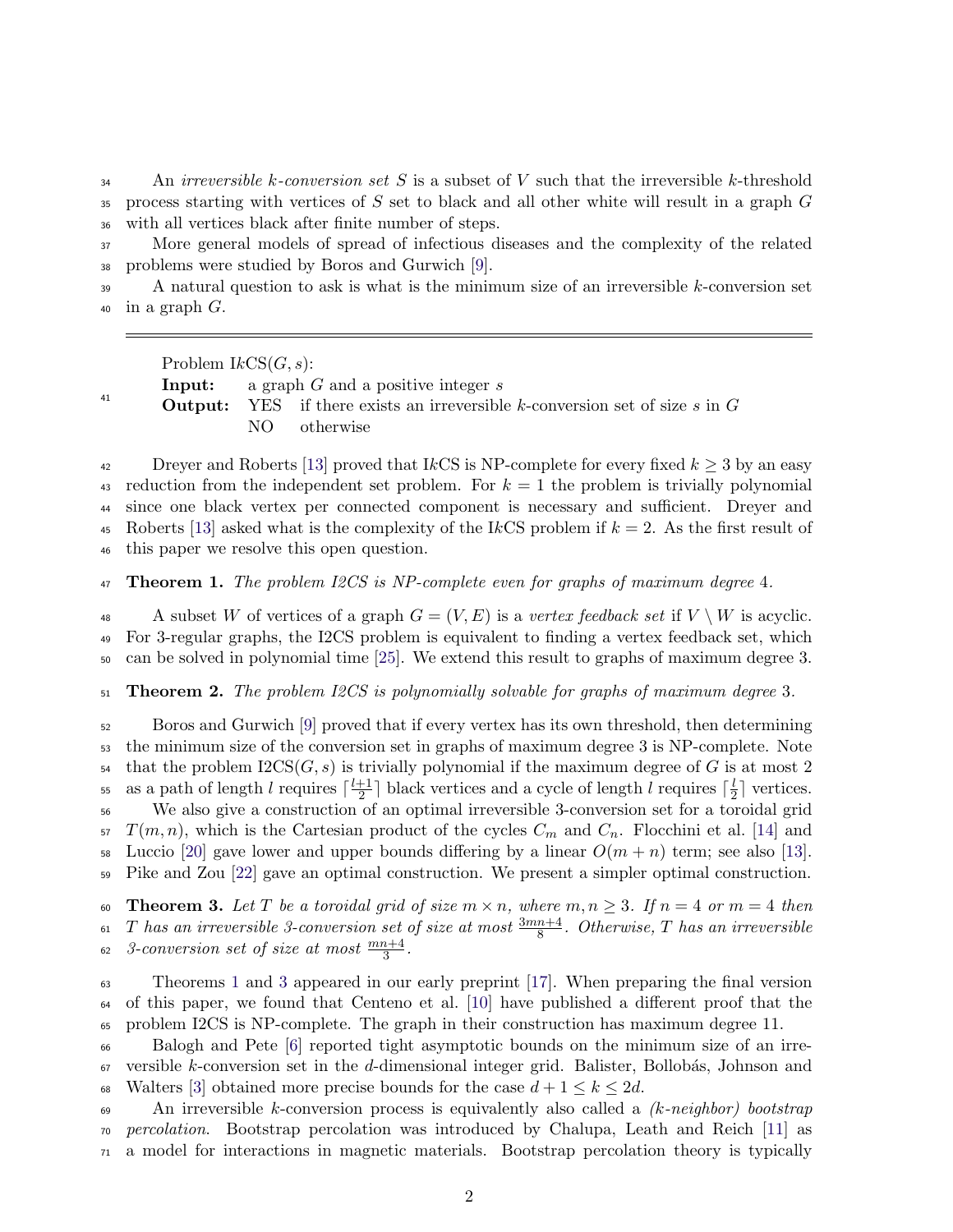

<span id="page-2-0"></span>Figure 1: A one-way gadget.

<sup>72</sup> concerned with d-dimensional lattices (and in recent years, other classes of graphs as well) <sup>73</sup> where each vertex is "infected" independently at random with some fixed probability. See [\[1\]](#page-13-5)

 $74$  for an early review of the subject or [\[12\]](#page-14-6) for a recent survey. See [\[4,](#page-13-6) [26\]](#page-15-1) for the most recent

 $75$  results for d-dimensional integer grids.

<sup>76</sup> Several authors [\[7,](#page-13-7) [21\]](#page-14-7) studied the computational complexity of the minimum number of <sup>77</sup> steps of the bootstrap percolation needed to percolate the whole graph.

<sup>78</sup> Many other variants of bootstrap percolation have been studied in the literature. Exam- $\gamma$  ples include hypergraph bootstrap percolation [\[5\]](#page-13-8) or weak H-saturation of graphs [\[2,](#page-13-9) [8\]](#page-13-10).

# <sup>80</sup> 2 Irreversible 2-conversion set is NP-complete

<sup>81</sup> In this section we give a proof of Theorem [1.](#page-1-0)

82 The problem is trivially in NP. A verification that  $S \subseteq V$  is an irreversible 2-conversion  $\mathcal{B}$  set can be done by iterating the threshold process. It is enough to check only the first  $|V|$ <sup>84</sup> steps. Hence the verification can be done in a polynomial time.

 $\mathcal{B}$  In the rest of the proof we show that  $\text{I2CS}(G, s)$  is NP-hard by a polynomial-time reduction <sup>86</sup> from 3-SAT. We introduce a variable gadget, a clause gadget and a gadget that checks if all <sup>87</sup> clause gadgets are satisfied.

<sup>88</sup> Since a white vertex needs two black neighbors to become black, we have the following <sup>89</sup> observation.

<span id="page-2-1"></span><sup>90</sup> Observation 4. Every irreversible 2-conversion set contains all vertices of degree 1.

<sup>91</sup> According to this observation, in the figures of the gadgets we draw vertices of degree one <sup>92</sup> black.

 $\mathcal{P}$ <sub>93</sub> Let F be an instance of 3-SAT. We denote the number of variables by n and the number 94 of clauses by m. We construct a graph  $G_{\mathcal{F}}$  and give a number s such that  $\mathcal F$  is satisfiable if 95 and only if  $G_{\mathcal{F}}$  has an irreversible 2-conversion set of size s.

 $\epsilon_{96}$  First we introduce a *one-way* gadget; see Figure [1.](#page-2-0) The gadget contains two vertices u 97 and v which are called *start* and end of the one-way gadget. Vertices  $w_1, w_2, w_3$  and  $w_4$  are <sup>98</sup> called internal vertices of the gadget.

99 **Observation 5.** Let u and v be start and end of the one-way gadget. If internal vertices are <sup>100</sup> white at the beginning then the following holds:

101 1. If v is black then u gets a black neighbor from the gadget in three steps.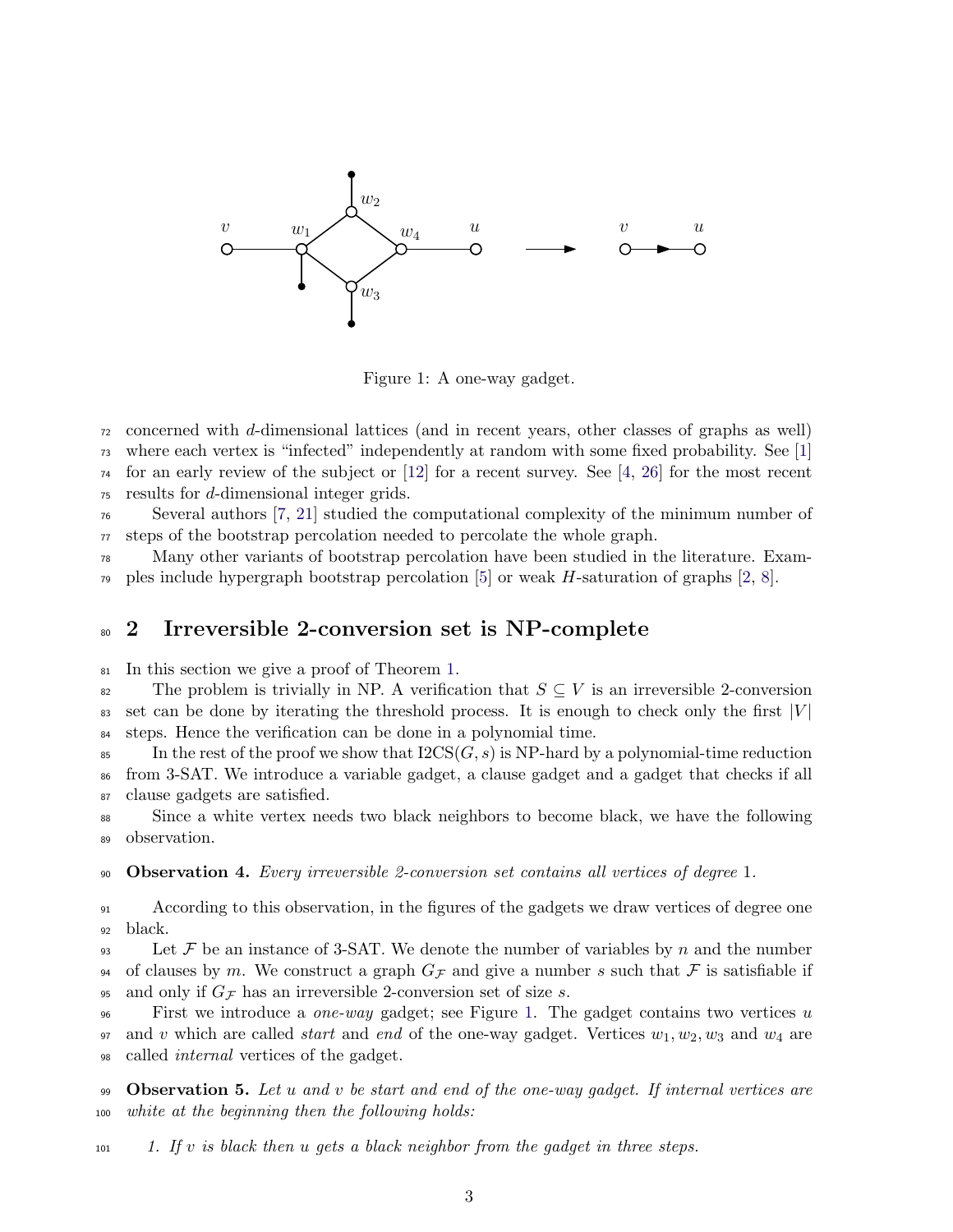

<span id="page-3-0"></span>Figure 2: A variable gadget  $g(X_i)$  connected to a vertex  $u_i$  of a distributing path.

 $102$  2. The vertex  $w_4$  can become black only after v becomes black.

<sup>103</sup> We refer to the one-way gadget by a directed edge in the following figures. Later, we set <sup>104</sup> s so that S cannot contain any internal vertices of one-ways. Thus, in the rest of the proof <sup>105</sup> we assume that all internal vertices are white at the beginning.

#### <sup>106</sup> 2.1 Variable gadget

107 A gadget  $g(X_i)$  for a variable  $X_i$ , where  $1 \leq i \leq n$ , consists of a triangle  $x_i y_i z_i$  and two  $108$  antennas; see Figure [2.](#page-3-0) The length of the antenna connected to  $x_i$  and  $y_i$  is equal to the number of occurrences of  $X_i$  and  $\neg X_i$ , respectively, in the clauses of F. We call the white 110 vertices of the  $x_i$  antenna positive outputs and the vertices of the  $y_i$  antenna negative outputs. 111 One-way gadgets with starts in the outputs have ends in clause gadgets. The vertex  $z_i$  is  $112$  adjacent to a vertex  $u_i$  lying on a distributing path, which we define later.

113 We show that exactly one of  $x_i$  and  $y_i$  is black at the beginning. This represents the value 114 of the variable  $X_i$ . The vertex  $x_i$  corresponds to the true and  $y_i$  to the false evaluation of  $X_i$ . 115 The purpose of the connection between  $u_i$  and  $z_i$  is to convert all vertices of the gadget to 116 black if  $\mathcal F$  is satisfiable.

<span id="page-3-1"></span>117 **Observation 6.** Let S be an irreversible 2-conversion set. The gadget  $g(X_i)$  has the following <sup>118</sup> properties.

- (a) If  $x_i$  is black then all positive outputs will become black in the process. Similarly for  $y_i$ 119 <sup>120</sup> and negative outputs.
- $\mu$ <sub>121</sub> (b) If two of  $x_i, y_i, z_i$  are black then all vertices of the gadget will become black in the process.
- $\alpha$  (c) S must contain at least one of the vertices  $x_i, y_i, z_i$ .
- <sup>123</sup> (d) If S contains exactly one vertex of the gadget (except the vertices of degree 1) then it  $124$  must be  $x_i$  or  $y_i$ .
- 125 (e) If S contains exactly one vertex of the gadget then  $z_i$  gets black only if  $u_i$  gets black.
- <sup>126</sup> Proof. The first two properties are easy to check and hence we skip them.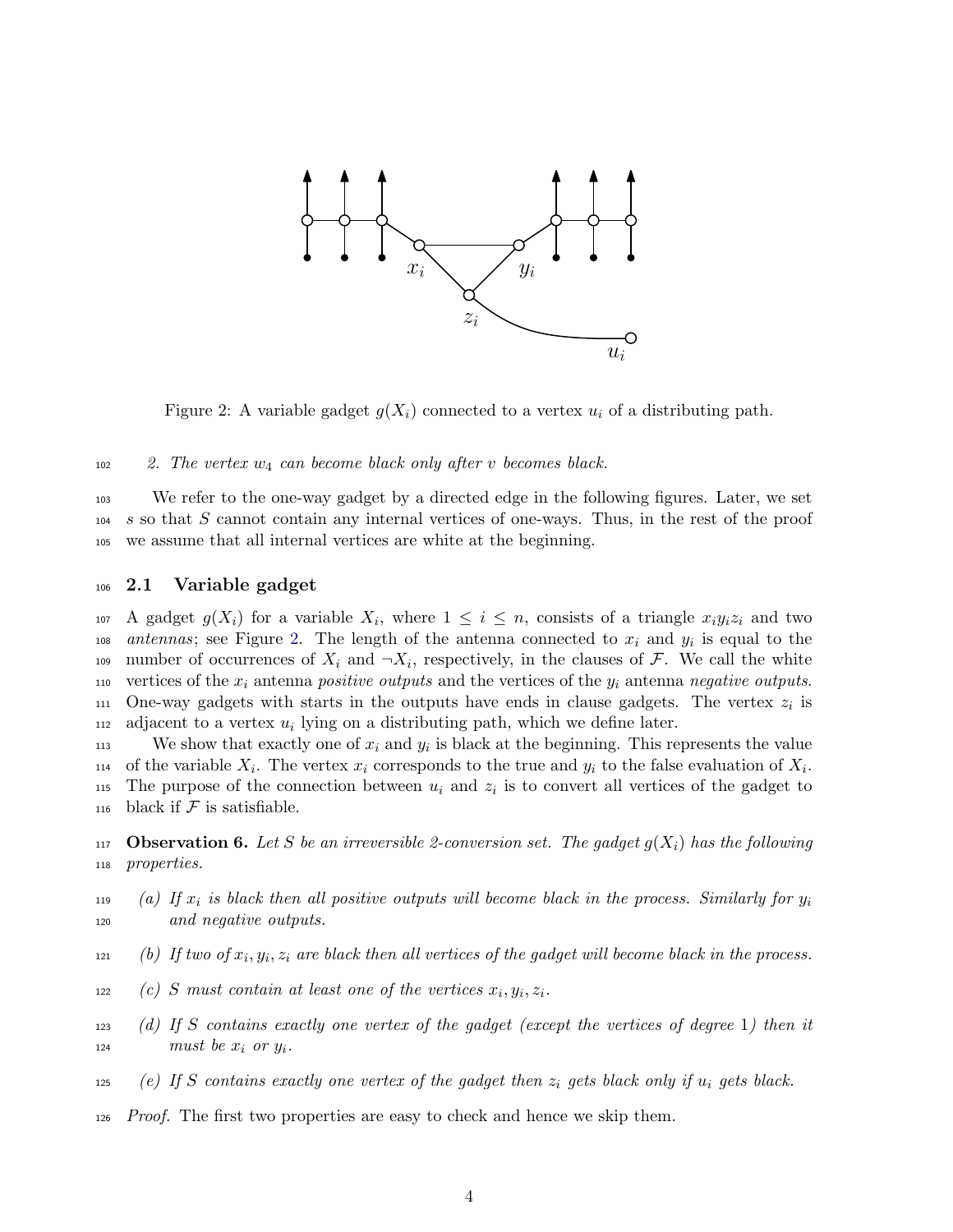

<span id="page-4-0"></span>Figure 3: A clause gadget  $g(C_i)$  connected to a vertex  $v_i$  of a collecting path.

127 First we check the property (c). Every vertex of the triangle  $x_i y_i z_i$  has only one neighbor <sup>128</sup> outside the triangle. Hence if all three vertices are white, they remain white forever since <sup>129</sup> each of them has at most one black neighbor. Therefore S must contain at least one of them. 130 Now we check the property (d). If S is allowed to contain only one of  $\{x_i, y_i, z_i\}$  then <sup>131</sup> all positive and negative outputs are white at the beginning. Moreover, the positive outputs as may become black only if  $x_i$  gets black. Similarly for negative outputs and  $y_i$ .

133 Suppose for contradiction that  $z_i \in S$ . Then both  $x_i$  and  $y_i$  have only one black neighbor  $134$  ( $z<sub>i</sub>$ ) at the beginning. During the process the other black neighbor has to be some output 135 vertex which is not possible. Hence S must contain  $x_i$  or  $y_i$ .

 $\sum_{136}$  Finally, we check the property (e). By (d) we know that  $z_i$  is white at the beginning. 137 Assume without loss of generality that  $y_i$  is also white while  $x_i$  is black. The vertex  $z_i$  can 138 get black if  $y_i$  or  $u_i$  gets black. So assume for contradiction that  $y_i$  gets black before  $z_i$ . The 139 only possibility is that the vertex from the antenna adjacent to  $y_i$  gets black. But it is not <sup>140</sup> possible since output vertices are white at the beginning and they are connected to the rest <sup>141</sup> of the graph by one-ways.  $\Box$ 

Note that if  $x_i$  or  $y_i$  is in S then there is still a chance that the process converts all vertices 143 of the gadget to black, as the vertex  $u_i$  may become black during the process.

144 Let L be a set of all degree 1 vertices in  $G_{\mathcal{F}}$ . We set the parameter s to  $|L| + n$ . Thus 145 every variable gadget has exactly one of  $x_i$  and  $y_i$  black at the beginning and all other vertices <sup>146</sup> of  $G_{\mathcal{F}}$  of degree at least 2 are white. We compute |L| after we describe all the remaining <sup>147</sup> gadgets.

#### <sup>148</sup> 2.2 Clause gadget

149 The gadget  $g(C_i)$  for a clause  $C_i = (L_o \vee L_p \vee L_q)$ , where  $1 \leq i \leq m$  and  $L_o, L_p$ , and  $L_q$  are <sup>150</sup> literals, is depicted in Figure [3.](#page-4-0) The gadget consists of a path on three vertices corresponding <sup>151</sup> to the three literals in the clause. We call the path the spine of the clause gadget. Each vertex <sup>152</sup> of the spine has one neighbor of degree 1 and is connected to the gadget of the corresponding 153 variable by a one-way. The vertex of a clause corresponding to a literal  $X_i$  is connected to <sup>154</sup> a positive output of  $g(X_i)$  and the vertex corresponding to a literal  $\neg X_i$  is connected to a 155 negative output of  $g(X_i)$ . Finally, one vertex of the spine denoted by  $a_i$  is connected to a 156 vertex  $v_i$  of a collecting path, which is defined later.

<sup>157</sup> Observation 7. If one vertex of the spine is black, then all vertices of the clause gadget get <sup>158</sup> black in the process.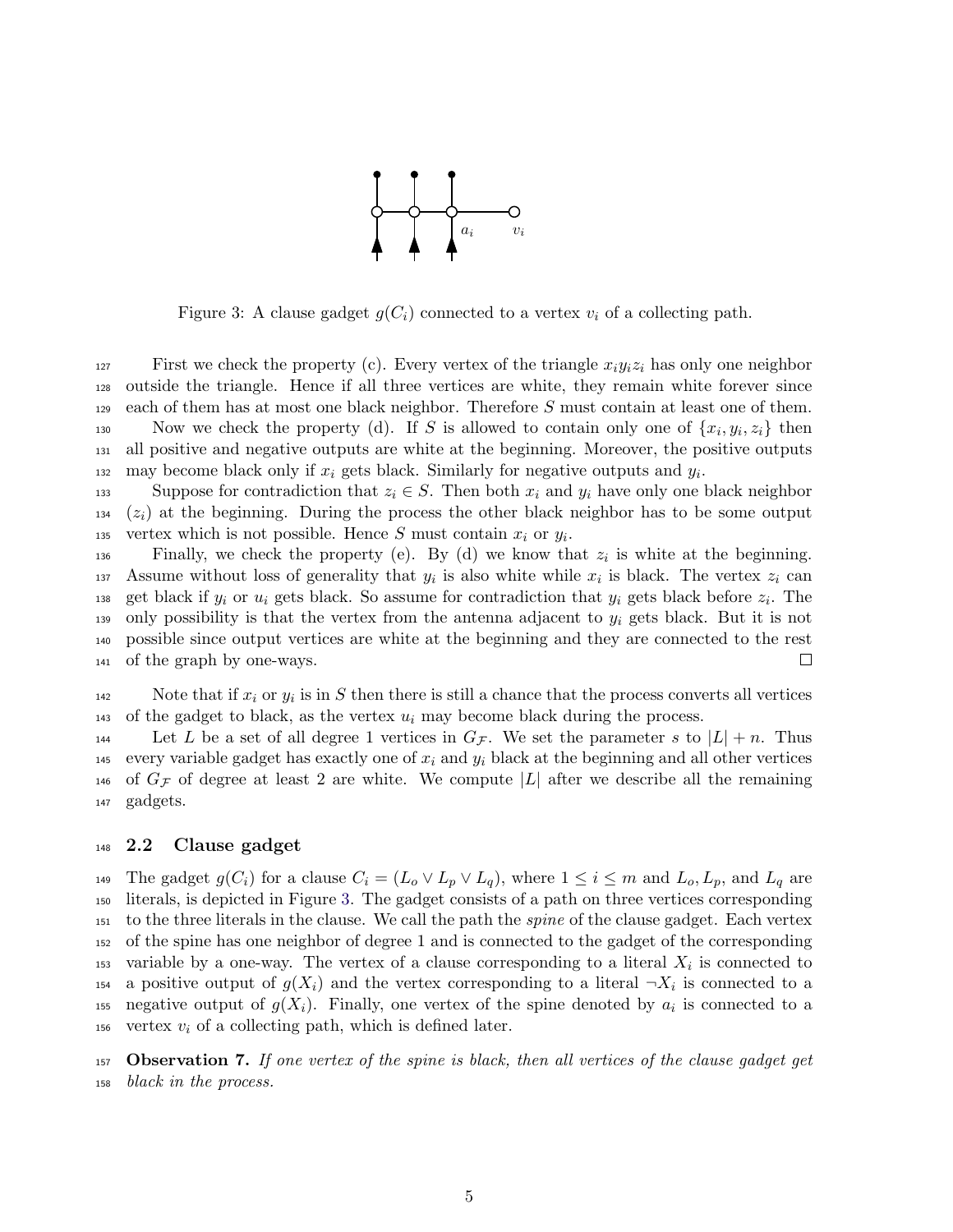

<span id="page-5-0"></span>Figure 4: A collecting path  $v_1, \ldots, v_m$  and a distributing path  $u_1, \ldots, u_n$ 

#### <sup>159</sup> 2.3 Collecting and distributing gadget

160 A collecting path is a path on m vertices  $v_1, \ldots, v_m$  where each  $v_i$  is connected to a clause 161 gadget. Moreover, the vertex  $v_1$  is also connected to a vertex of degree 1. A *distributing* <sup>162</sup> path is a path on n vertices  $u_1, \ldots, u_n$ . Each  $u_i$  is connected to a vertex of degree 1 and to 163 the vertex  $z_i$  of the variable gadget  $g(X_i)$ . Finally,  $v_m$  is connected to  $u_1$ ; see Figure [4.](#page-5-0) See 164 Figure [5](#page-6-0) for an example of the whole graph  $G_{\mathcal{F}}$ .

<span id="page-5-1"></span>165 **Observation 8.** If the vertices of the distributing and collecting paths are white at the begin-<sup>166</sup> ning they will become all black in the process only if all the clause gadgets get black during <sup>167</sup> the process.

<sup>168</sup> Proof. If all spines of clause gadgets are black then it is easy to observe that the vertices of 169 the collecting path get black in at most m steps from  $v_1$  to  $v_m$ . Once  $v_m$  is black all the 170 vertices of the distributing path get black in at most n steps from  $u_1$  to  $u_n$ . It remains to  $171$  check that  $v_i$  cannot get black before a neighboring vertex  $a_i$  gets black.

 $172$  We start by checking the vertices of the distributing path. By Observation  $6(e)$  $6(e)$ , the vertex 173  $z_n$  cannot get black before  $u_n$ . Thus  $u_n$  cannot get black before  $u_{n-1}$  because  $u_{n-1}$  is one 174 of the two remaining neighbors which can be black before  $u_n$ . Similarly, for  $0 < i < n$ ,  $_{175}$  the vertices  $z_i$  and  $u_{i+1}$  cannot get black before  $u_i$ . Thus  $u_i$  cannot get black before  $u_{i-1}$ . 176 Similarly,  $u_0$  cannot get black before  $v_m$ .

Analogously, no vertex  $v_i, 2 \leq i \leq m$ , of the collecting path can get black before  $v_{i-1}$  and <sup>178</sup>  $a_i$  are both black. For  $i = 1$  we get that  $a_1$  must get black before  $v_1$ . □

179 The graph  $G_{\mathcal{F}} = (V, E)$  corresponding to the 3-SAT instance  $\mathcal F$  constructed from these 180 gadgets has a linear size in the size of F. The size of L is  $15m + n + 1$ . Thus s is set to  $n + |L| = 15m + 2n + 1.$ 

182 Lemma 9. If F is satisfiable then there exists an irreversible 2-conversion set S of size  $n+|L|$ 183 in  $G_{\mathcal{F}}$ .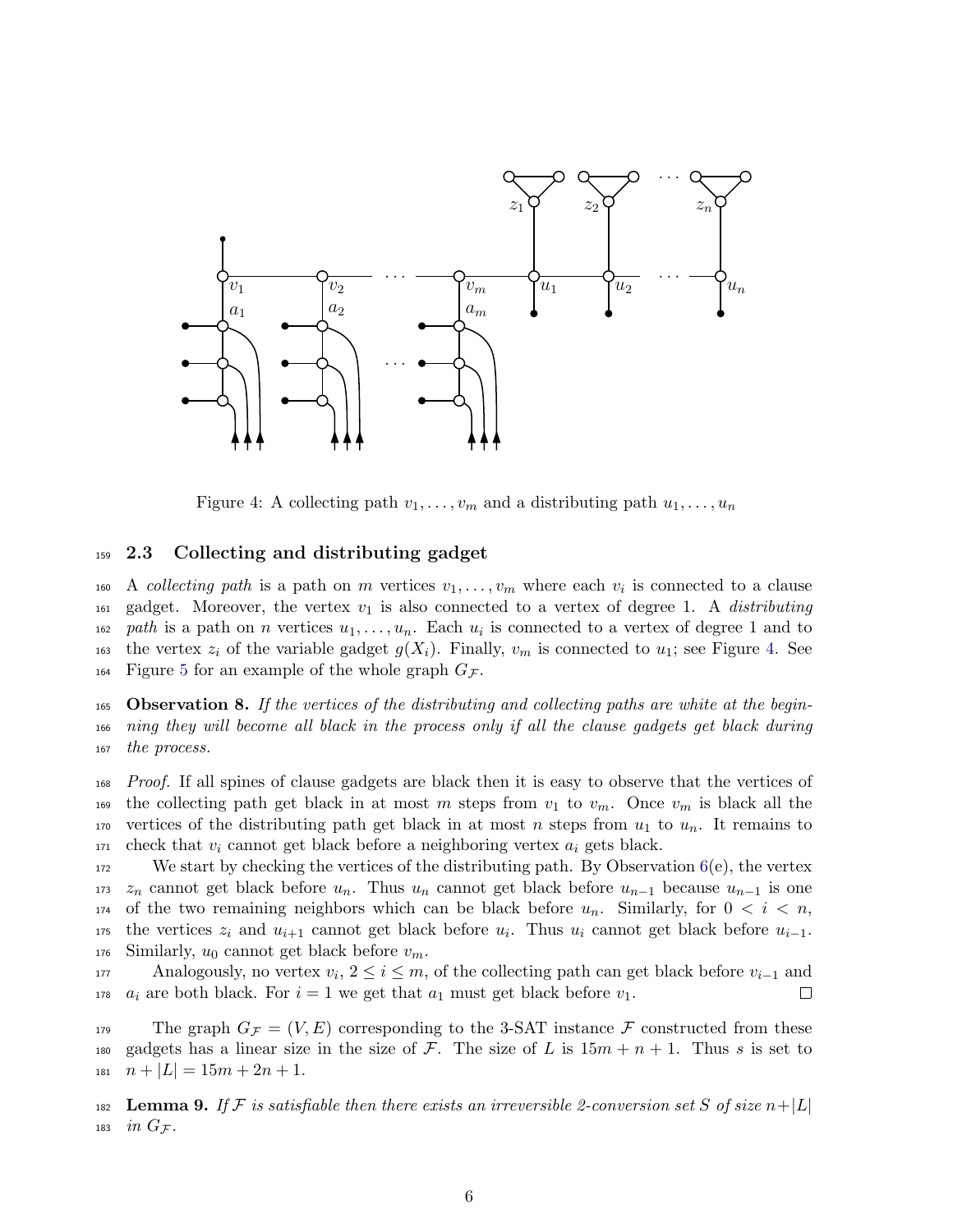

<span id="page-6-0"></span>Figure 5: A graph  $G_F$  for the formula  $\mathcal{F} = (X_1 \vee \neg X_1 \vee \neg X_2)$ .

<sup>184</sup> Proof. The set S consists of |L| leaves and from every variable gadget  $g(X_i)$  we choose either <sup>185</sup>  $x_i$  or  $y_i$  if  $X_i$  is evaluated true or false, respectively. Since  $\mathcal F$  is satisfiable then after a finite <sup>186</sup> number of steps every gadget for a clause has at least one black vertex. Then in at most two <sup>187</sup> steps all clause gadgets are completely black. Next the collecting path gets black in at most 188 m steps and the distributing path gets black in next n steps. Now, for  $0 \le i \le n$ , the vertex  $z_i$  has two black neighbors and it gets black. The remaining white vertex of the pair  $x_i, y_i$ 189 <sup>190</sup> gets black in the next step. Finally, also the remaining antennas for every variable get black. 191 Hence all vertices of  $G_{\mathcal{F}}$  get black in the process.  $\Box$ 

192 Lemma 10. If F is not satisfiable then there is no irreversible 2-conversion set of size  $n+|L|$ .

 $193$  Proof. Assume for contradiction that there exists an irreversible 2-conversion set S of size 194  $n + |L|$ . By Observation [4,](#page-2-1)  $L \subseteq S$ . Moreover, due to Observation [6,](#page-3-1) S must contain one <sup>195</sup> of  $\{x_i, y_i\}$  for each  $i \in [n]$ . Hence there are no other black vertices. We derive the truth 196 assignment of the variables in the following way. We set  $X_i$  true if  $x_i \in S$  and false if  $y_i \in S$ . 197 Let  $C = (L_0 \vee L_p \vee L_q)$  be a clause of F. The gadget corresponding to C gets black after 198 a finite number of steps of the process. By Observation [8,](#page-5-1)  $g(C)$  got black because of one of 199  $g(X_o)$ ,  $g(X_p)$  or  $g(X_q)$ . Hence C is evaluated as true in F. Therefore all clauses of F are 200 evaluated as true which is a contradiction with the assumption that  $\mathcal F$  is not satisfiable.  $\Box$ 

<sup>201</sup> The proof of Theorem [1](#page-1-0) is now finished.

### 202 3 Graphs with maximum degree 3

<sup>203</sup> In this section we give a proof of Theorem [2.](#page-1-2) We follow the approach of Ueno, Kajitani and <sup>204</sup> Gotoh [\[25\]](#page-15-0).

205 Let G be a graph with maximum degree 3. Without loss of generality, we assume that G is <sup>206</sup> connected, since a minimum irreversible 2-conversion set can be computed for each component 207 separately. First we reduce the problem to graphs with minimum degree 2. Let  $H_5$  be the 208 graph with five vertices and seven edges consisting of the cycle  $v_1v_2v_3v_4v_5$  and the edges  $v_2v_4$ 209 and  $v_3v_5$ . Let  $G_2$  be the graph obtained from G by attaching a copy of  $H_5$  to each vertex 210 v of G of degree 1 by identifying v with  $v_1$ ; see Figure [6.](#page-7-0) Observe that  $G_2$  is a graph with <sup>211</sup> maximum degree 3 and minimum degree at least 2.

212 For any graph H, let  $C_2(H)$  be the minimum size of an irreversible 2-conversion set in H.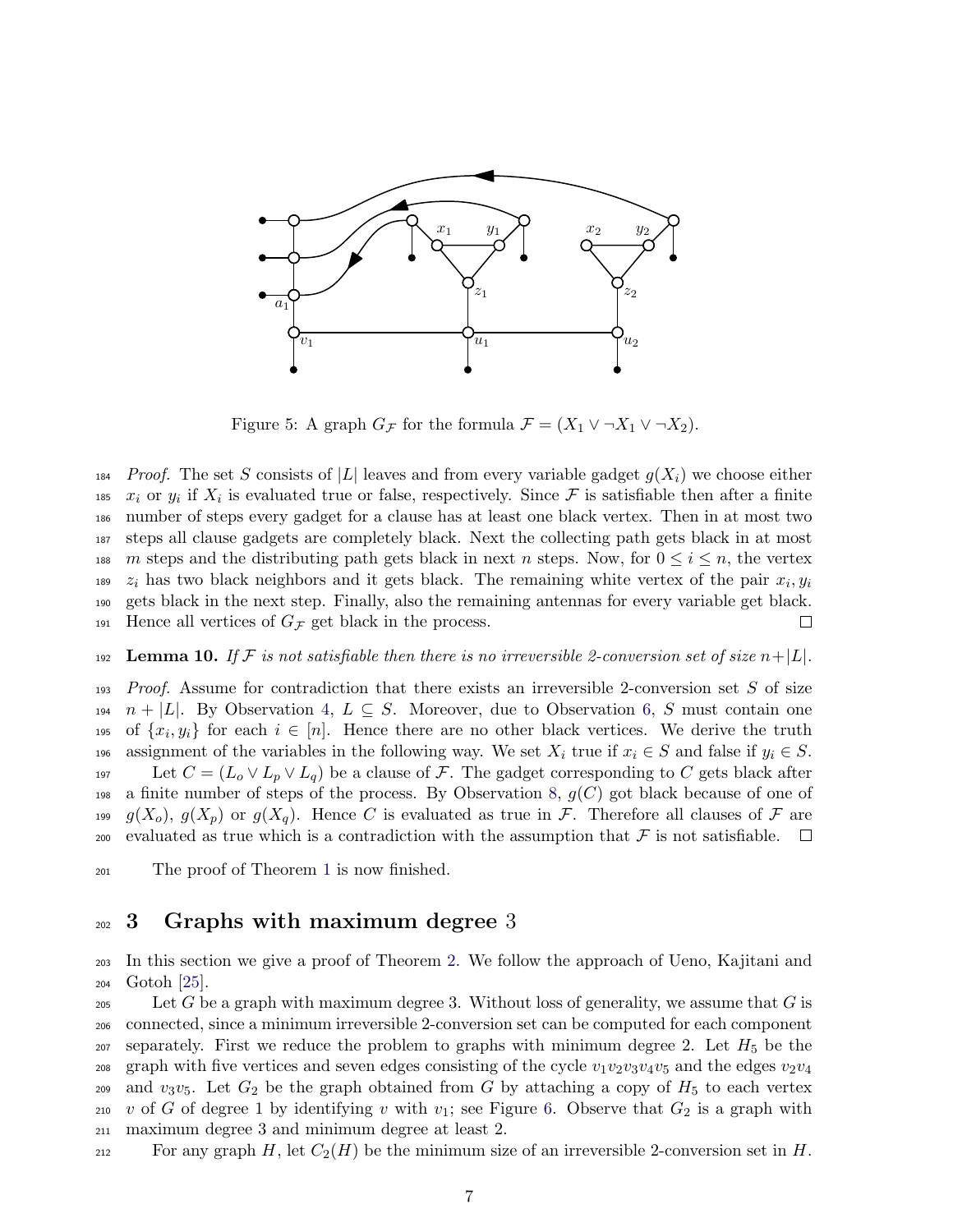

Figure 6: A reduction of the I2CS problem to graphs with all degrees at least 2.

<span id="page-7-0"></span>

<span id="page-7-1"></span>Figure 7: The case of two adjacent vertices of degree 2.

<span id="page-7-2"></span>213 **Lemma 11.** Let k be the number of vertices of degree 1 in G. Then  $C_2(G_2) = C_2(G) + k$ .

 $214$  Proof. By Observation [4,](#page-2-1) every irreversible 2-conversion set in G contains all vertices of degree 215 1. Since every irreversible 2-conversion set in  $G_2$  intersects all cycles, it contains at least two 216 vertices in each copy of  $H_5$ . On the other hand,  $\{v_3, v_4\}$  is an irreversible 2-conversion set of  $H_5$ . It follows that by attaching a copy of  $H_5$  to a vertex of degree 1, the minimum size of <sup>218</sup> an irreversible 2-conversion set grows by 1.  $\Box$ 

219 If  $G_2$  is 3-regular, we may directly apply the result of Ueno, Kajitani and Gotoh [\[25\]](#page-15-0). 220 Now we take care of the case when  $G_2$  has exactly one or two vertices of degree 2. First we <sup>221</sup> consider the special case when the two vertices of degree 2 are connected by an edge. We 222 subdivide this edge by a new vertex x and add one more vertex y joined to x, forming a graph  $_{223}$   $G_1$ . See Figure [7.](#page-7-1)

 $224$  Lemma 12. Suppose that u and v are the only vertices of degree 2 in  $G_2$ , and that uv is 225 an edge of  $G_2$ . Let  $G_1$  be the graph  $(V(G_2) \cup \{x,y\}, (E(G_2) \setminus \{uv\}) \cup \{ux, vx, xy\})$ . Then  $c_{26}$   $C_{2}(G_{1}) = C_{2}(G_{2}) + 1.$ 

 $227$  Proof. If S is an irreversible 2-conversion set in  $G_2$ , then S contains at least one of the vertices 228 u, v. We claim that  $S \cup \{y\}$  is an irreversible 2-conversion set in  $G_1$ . This is clear if both 229 u and v are in S. If exactly one of the vertices u, v is in S, say,  $u \in S$  and  $v \notin S$ , then x 230 turns black in the first step. Therefore, it is sufficient to show that  $S \cup \{x, y\}$  is an irreversible 231 2-conversion set in  $G_1$ . But this follows since in this case, the irreversible 2-conversion process 232 on the subset  $V(G_2)$  is identical to the process on  $G_2$  starting with S black.

conversely, let S' be an irreversible 2-conversion set in  $G_1$ . Then necessarily  $y \in S'$ . We 234 may assume that  $x \notin S'$ , otherwise we may replace x by u or v, or remove x from S' if both 235 u and v are in S'. We claim that  $S' \setminus \{y\}$  is an irreversible 2-conversion set in  $G_2$ . Clearly, at least one of the vertices u, v, say, u, is in S'. If also  $v \in S'$ , the claim follows immediately. If 237  $v \notin S'$ , then during the irreversible 2-conversion process on  $G_1$ , the vertex v turns black only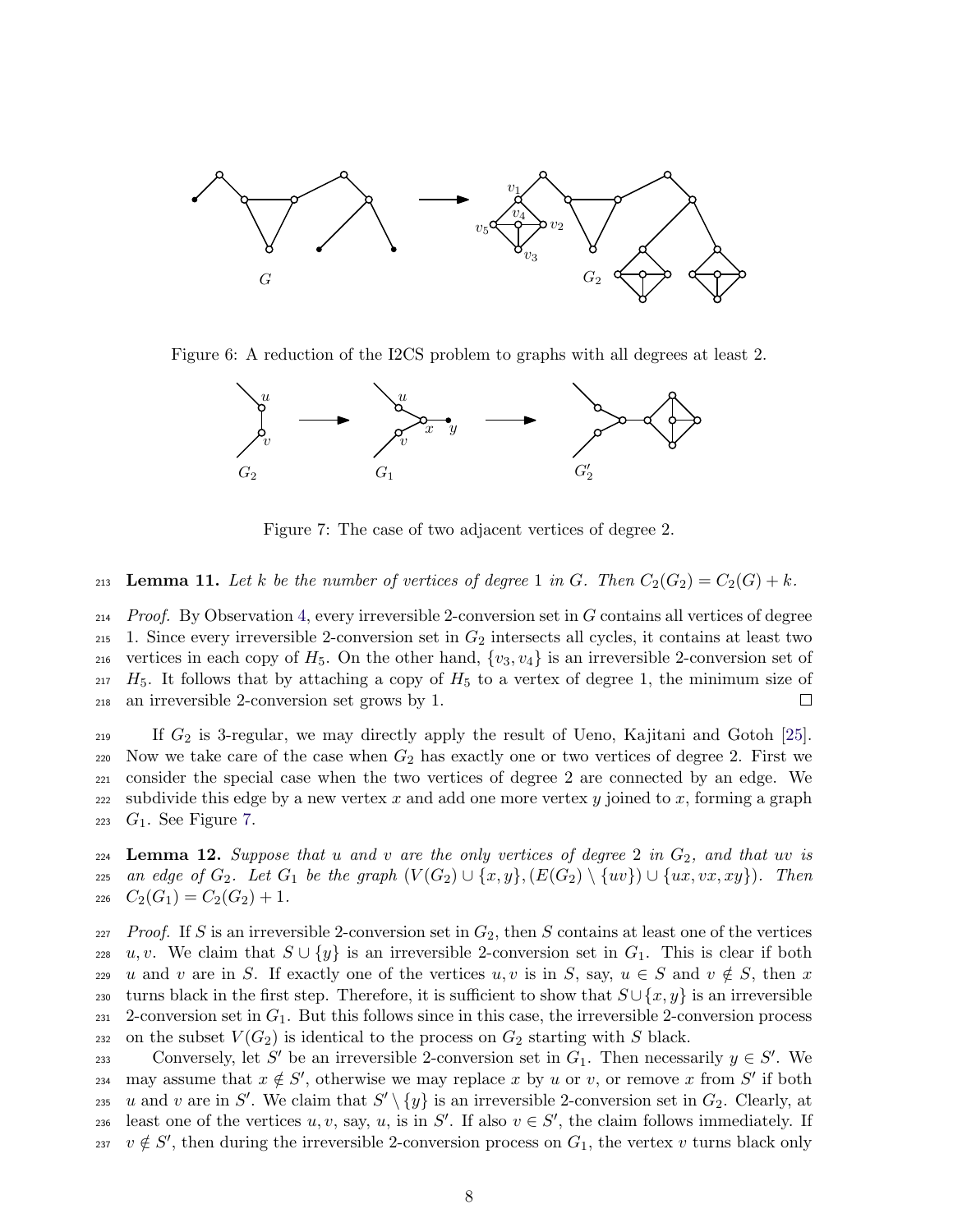238 after its neighbor in  $G_2$  other than u turns black. Therefore, the irreversible 2-conversion 239 process on  $G_2$  starting with  $S' \setminus \{y\}$  black will be induced by the process on  $G_1$  starting with 240  $S'$  black.  $\Box$ 

241 Modifying  $G_1$  like in Lemma [11,](#page-7-2) that is, by attaching a copy of  $H_5$  to y, we obtain <sup>242</sup> a graph  $G_2'$  with two nonadjacent vertices of degree 2 and all other vertices of degree 3, 243 satisfying  $C_2(G'_2) = C_2(G_1) + 1 = C_2(G_2) + 2$ .

<sup>244</sup> Now we consider the case of two nonadjacent vertices of degree 2.

<span id="page-8-0"></span>245 Lemma 13. Suppose that u and v are the only vertices of degree 2 in  $G_2$  and that u and v are 246 not adjacent. Then the graph  $G_3$  obtained from  $G_2$  by adding the edge uv satisfies  $C_2(G_3)$  =  $247$   $C_2(G_2)$ . In particular, every irreversible 2-conversion set in  $G_3$  is also an irreversible 2- $248$  conversion set in  $G_2$ .

249 Proof. The inequality  $C_2(G_2) \geq C_2(G_3)$  is trivial. For the other inequality, suppose that S is 250 an irreversible 2-conversion set in  $G_3$ . We show that then S is also an irreversible 2-conversion 251 set in  $G_2$ . Every component of  $G_3 - S$  is a tree. In the beginning, the vertices of S are black <sup>252</sup> and the other vertices are white. In each step, the irreversible 2-threshold process converts 253 all isolated vertices and all leaves of the white subgraph of  $G_3$  to black vertices. If w is an 254 isolated vertex in  $G_3 - S$ , w has still at least two black neighbors in  $G_2$ , so it is converted to <sup>255</sup> a black vertex in the first step.

256 Let T be a tree component T of  $G_3 - S$  with at least two vertices. If uv is an edge of T, 257 the two components of  $T - uv$  will still be converted to black vertices in  $G_2$ , with u and v 258 being the last vertices to be converted. If  $u \in T$  and  $v \notin T$ , then all vertices of T will still be  $259$  converted to black vertices, with u being the last vertex to be converted.  $\Box$ 

<sup>260</sup> We note that we could use Lemma [13](#page-8-0) also in the case when uv is an edge, if we allowed <sup>261</sup> multigraphs. However, we have decided not to use multigraphs in this paper.

<sup>262</sup> The case of exactly one vertex of degree 2 can be easily solved using Lemma [13](#page-8-0) by taking 263 two disjoint copies of  $G_2$ .

264 Corollary 14. Suppose that v is the only vertex of degree 2 in  $G_2$ . Then the graph  $G_3$ obtained from  $G_2$  by adding a disjoint graph  $G'_2$  isomorphic to  $G_2$  and joining the vertex v' 265 <sup>266</sup> of degree 2 in  $G'_2$  with v by an edge is 3-regular and satisfies  $C_2(G_3) = 2C_2(G_2)$ .

267 We are left with the case when  $G_2$  has at least  $k \geq 3$  vertices of degree 2. In this case, we 268 construct a 3-regular graph  $G_3$  by attaching a caterpillar T with k leaves and  $k-2$  vertices <sup>269</sup> of degree 3 forming the spine; see Figure [8.](#page-9-0) Every leaf of T is identified with one vertex of 270 degree 2 in  $G_2$ . Let  $V_2$  be the vertex set of  $G_2$  and let  $V_3$  be the vertex set of  $G_3$ . The graph 271  $G_3 - V_2$  is a path induced by the  $k - 2$  branching nodes of T.

272 Let  $\mu(G)$  be the cyclomatic number of G. That is,  $\mu(G) = e(G) - v(G) + \kappa(G)$ , where 273  $e(G), v(G)$  and  $\kappa(G)$  are the numbers of edges, vertices and components of G, respectively.

274 Define a function  $f : 2^{V_3} \to \mathbb{Z}$  from the set of subsets of vertices of  $G_3$  as  $f(X) :=$ 275  $\mu(G_3) - \mu(G_3 - X)$ . Roughly speaking, f measures the number of cycles broken by X in 276  $G_3$ . Let  $f_2: 2^{V_2} \to \mathbb{Z}$  be the restriction of f to subsets of  $V_2$ . Ueno, Kajitani and Gotoh [\[25\]](#page-15-0) 277 proved that  $(V_3, f)$  is a linear 2-polymatroid, using a linear representation of the dual matroid <sub>278</sub> of the graphic matroid of  $G_3$ . More precisely, each vertex v of  $G_3$  can be represented as a  $279$  2-dimensional subspace  $h(v)$  of a certain vector space (over any field, and of dimension not 280 exceeding the number of vertices of  $G_3$ ) so that  $f(X)$  is equal to the dimension of the span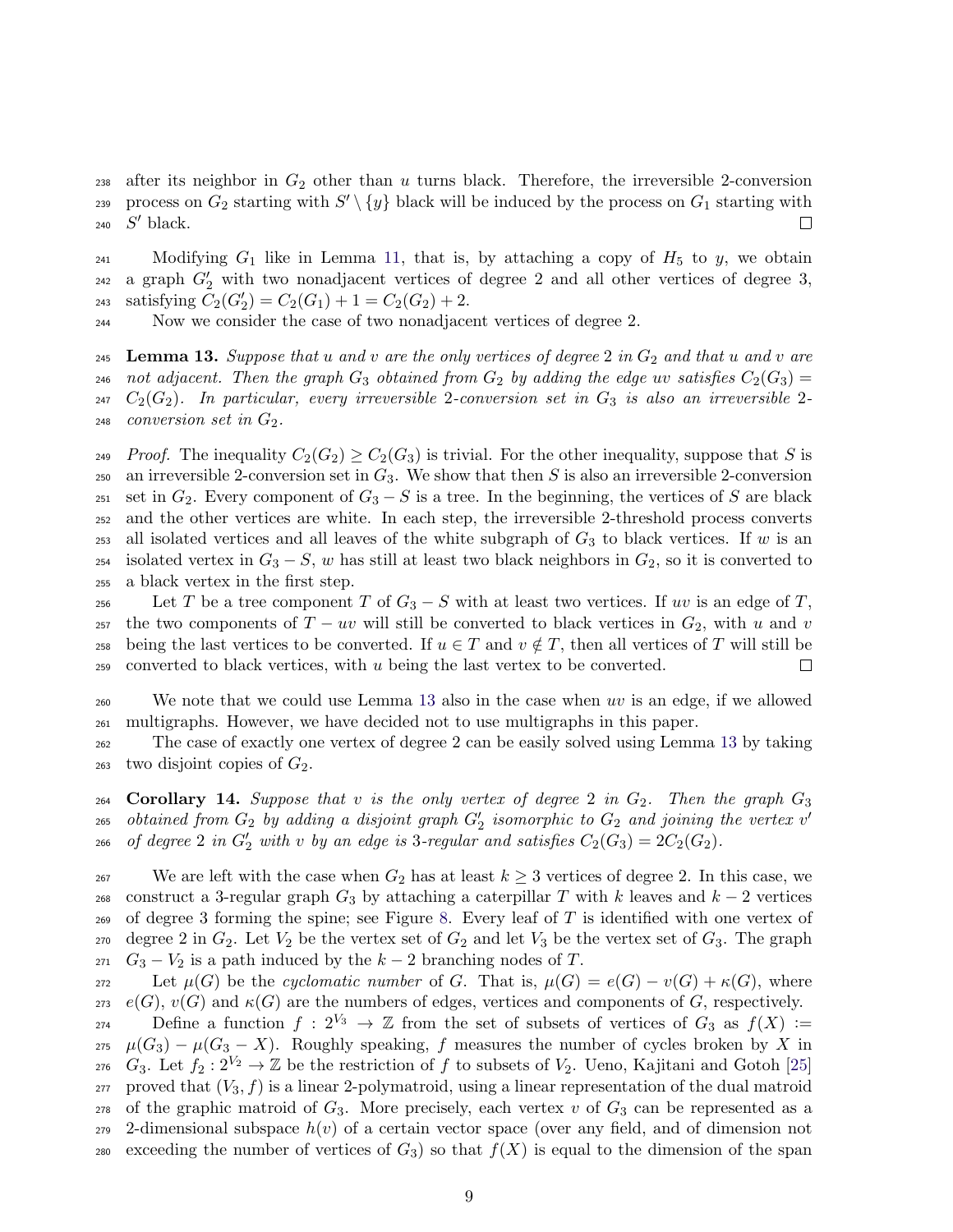

<span id="page-9-0"></span>Figure 8: Extending  $G_2$  to a 3-regular graph  $G_3$  by attaching a caterpillar.

281 of  $\bigcup \{h(v); v \in X\}$ . The function f is called the *rank function* of the 2-polymatroid. Since  $f_2$ 282 is a restriction of f, it follows that  $(V_2, f_2)$  is also a linear 2-polymatroid.

283 A set M is a matching in a 2-polymatroid with rank function f if  $f(M) = 2|M|$ . A 284 set S is spanning in a 2-polymatroid  $(V, f)$  if  $f(S) = f(V)$ . Let  $\nu(V, f)$  be the maximum 285 size of a matching in  $(V, f)$  and let  $\rho(V, f)$  be the minimum size of a spanning set of  $(V, f)$ .  $286$  Lovász [\[18,](#page-14-8) [19\]](#page-14-9) proved the following generalization of Gallai's identity.

287 Lemma 15  $([18],[19, \text{Lemma } 11.1.1.])$  $([18],[19, \text{Lemma } 11.1.1.])$  $([18],[19, \text{Lemma } 11.1.1.])$  $([18],[19, \text{Lemma } 11.1.1.])$  $([18],[19, \text{Lemma } 11.1.1.])$ . For every 2-polymatroid  $(V, f)$ , we have  $\nu(V, f)$  + 288  $\rho(V, f) = f(V)$ .

 $289$  Lovász [\[18\]](#page-14-8) proved that a maximum matching in a linear 2-polymatroid can be found in 290 polynomial time. It follows that also  $\rho(V, f)$  can be computed in polynomial time, for any 291 linear 2-polymatroid  $(V, f)$ .

<sup>292</sup> The theorem now follows from the following fact, generalizing [\[25,](#page-15-0) Theorem 3].

<span id="page-9-1"></span>293 Lemma 16. A set  $S \subseteq V_2$  is a spanning set in  $(V_2, f_2)$  if and only if it is an irreversible  $2-conversion set in G_2.$ 

<sup>295</sup> To prove the lemma, we use the following simple observation.

<span id="page-9-2"></span>296 Observation 17. Let S be an irreversible 2-conversion set in a graph  $G$ . Let v be a vertex 297 of G of degree 2 such that  $v \notin S$ . Then S is an irreversible 2-conversion set in  $G - v$ . □

298 Proof of Lemma [16.](#page-9-1) Let  $S \subseteq V_2$  be an irreversible 2-conversion set in  $G_2$ . We claim that S 299 is also an irreversible 2-conversion set in  $G_3$ . If not, then  $G_3 - S$  contains a cycle C of white <sup>300</sup> vertices that will not be converted to black vertices during the irreversible 2-threshold process 301 starting with S black. Since  $G_3 - V_2$  is a tree, C contains a vertex of  $V_2$ ; a contradiction. 302 Therefore, S is a feedback vertex set in  $G_3$ , equivalently,  $G_3-S$  is acyclic, and this is equivalent 303 to the fact that  $f(S) = f(V_3)$ . Since  $G_3 - V_2$  is acyclic, we have  $f_2(S) = f(S) = f(V_3)$ 304  $f(V_2) = f_2(V_2)$ , and so S is spanning in  $(V_2, f_2)$ .

305 Now let  $S \subseteq V_2$  be a spanning set in  $(V_2, f_2)$ . By the previous arguments, this is equivalent 306 to the fact that S is an irreversible 2-conversion set in  $G_3$ . Let  $w_1w_2 \ldots w_{k-2}$  be the path 307  $G_3 - V_2$ . Let e be an edge joining  $w_{k-2}$  with a vertex of  $V_2$ . By Lemma [13,](#page-8-0) S is an irreversible 308 2-conversion set in  $G_3 - e$ . By Observation [17,](#page-9-2) S is an irreversible 2-conversion set in  $(G_3 - e_1)$ 309 e) –  $w_{k-2} = G_3 - w_{k-2}$ . Similarly, by a repeated application of Observation [17,](#page-9-2) S is an 310 irreversible 2-conversion set in  $G_3 - w_{k-2} - w_{k-3} - \cdots - w_1 = G_2$ .  $\Box$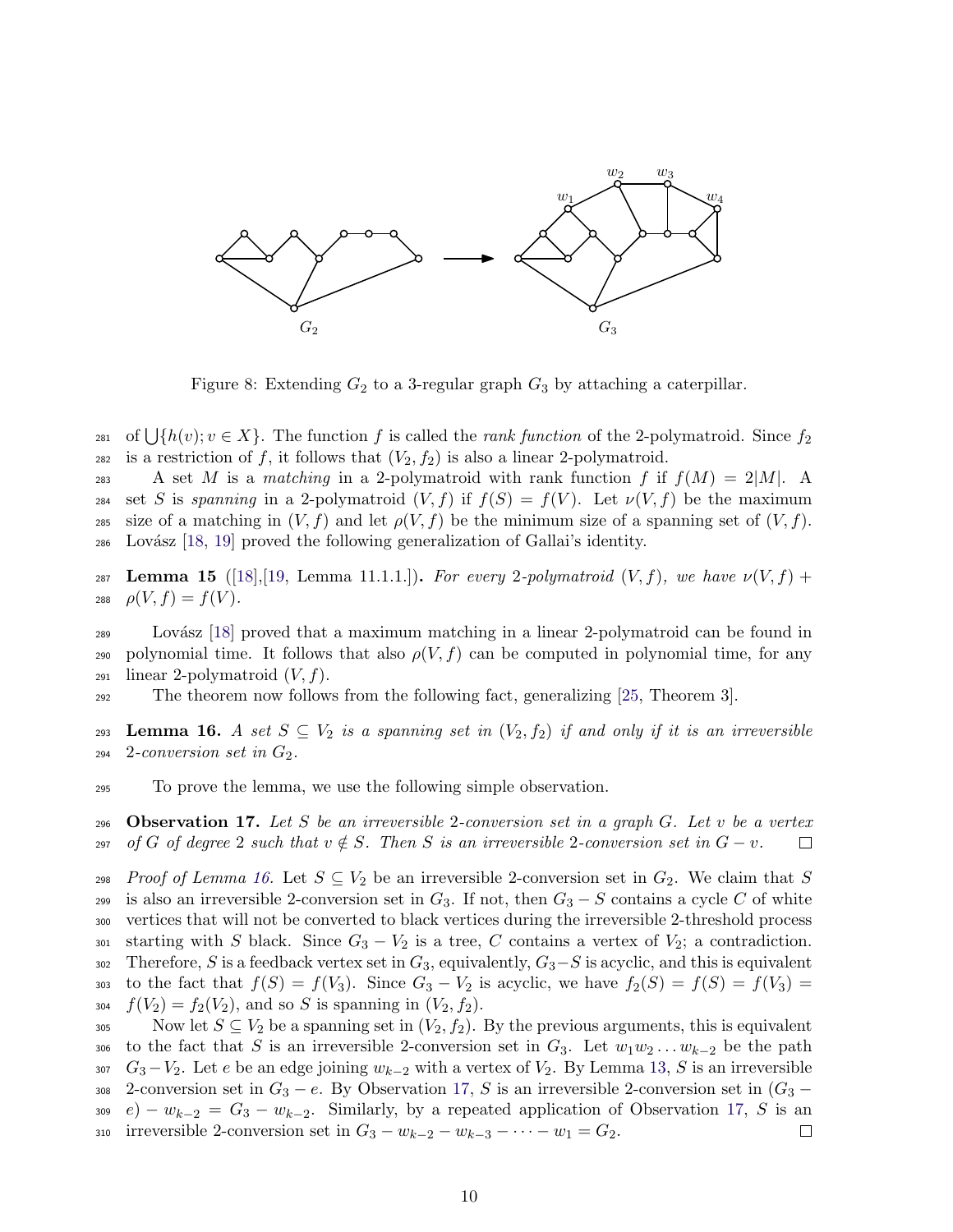

<span id="page-10-0"></span>Figure 9: A 3-regular graph  $G_3$  with an irreversible 2-conversion set of size 5. Every such set has to contain at least one of the vertices  $w_1, w_2$ ; therefore, the connected subgraph  $G_2 = G_3 - w_1 - w_2$  has no irreversible 2-conversion set of size 5.

#### 311 3.1 Running time of the algorithm

<sup>312</sup> Lovász and Plummer [\[19\]](#page-14-9) estimated the running time of Lovász's algorithm [\[18\]](#page-14-8) to be  $O(n^{17})$ . <sup>313</sup> Since every 2-dimensional subspace can be represented by a pair of linearly independent <sup>314</sup> vectors, the matching problem for 2-polymatroids is equivalent to the linear matroid parity 315 problem, whose input is a linear matroid with a partition of its edges into pairs, and the goal  $316$  is to find an independent set with maximum number of pairs. For matroids with n elements  $_{317}$  and rank r, Gabow and Stallmann [\[15,](#page-14-10) [16\]](#page-14-11) gave an algorithm for the linear matroid parity 318 problem running in time  $O(nr^{\omega})$ , where  $O(n^{\omega})$  is the complexity of multiplication of two 319 square  $n \times n$  matrices. Moreover, for graphic matroids, Gabow and Stallmann [\[15,](#page-14-10) [16\]](#page-14-11) gave <sup>320</sup> a very fast algorithm running in time  $O(nr \log^6 r)$ . They noted that the same algorithm can <sup>321</sup> be used to solve the linear matroid parity problem for cographic matroids, that is, the duals  $322$  of graphic matroids. This follows from the simple fact that a maximum matching M and  $323$  a basis B containing M determine a unique maximum matching in the dual matroid in the  $324$  complement of B. Takaoka, Tayu and Ueno [\[24\]](#page-14-12) used Gabow's and Stallmann's algorithm to <sup>325</sup> show that the vertex feedback set problem for graphs of maximum degree 3 can be solved 326 in time  $O(n^2 \log^6 n)$ . However, we are not able to make a similar conclusion for the I2CS 327 problem, and can guarantee only  $O(n^{1+\omega})$  running time using the more general algorithm by <sup>328</sup> Gabow and Stallmann.

329 Although the matroid  $(V_3, f)$  constructed by Ueno, Kajitani and Gotoh [\[25\]](#page-15-0) is cographic, 330 our submatroid  $(V_2, f_2)$  is not cographic in general. Moreover,  $\rho(V_3, f)$  can be smaller than 331  $\rho(V_2, f_2)$ ; see Figure [9.](#page-10-0) Therefore, we cannot directly use the value  $\nu(V_3, f)$  computed by the <sup>332</sup> faster algorithm by Gabow and Stallmann.

333 Problem 1. Can the I2CS problem on graphs of maximum degree 3 be efficiently reduced to <sup>334</sup> the cographic matroid parity problem?

## <sup>335</sup> 4 Irreversible 3-conversion set in toroidal grids

 $336$  In this section we show a construction of an irreversible 3-conversion set S that proves The-337 orem [3.](#page-1-1) We denote the toroidal grid of size  $n \times m$  by  $T(n, m)$ . When the dimensions of the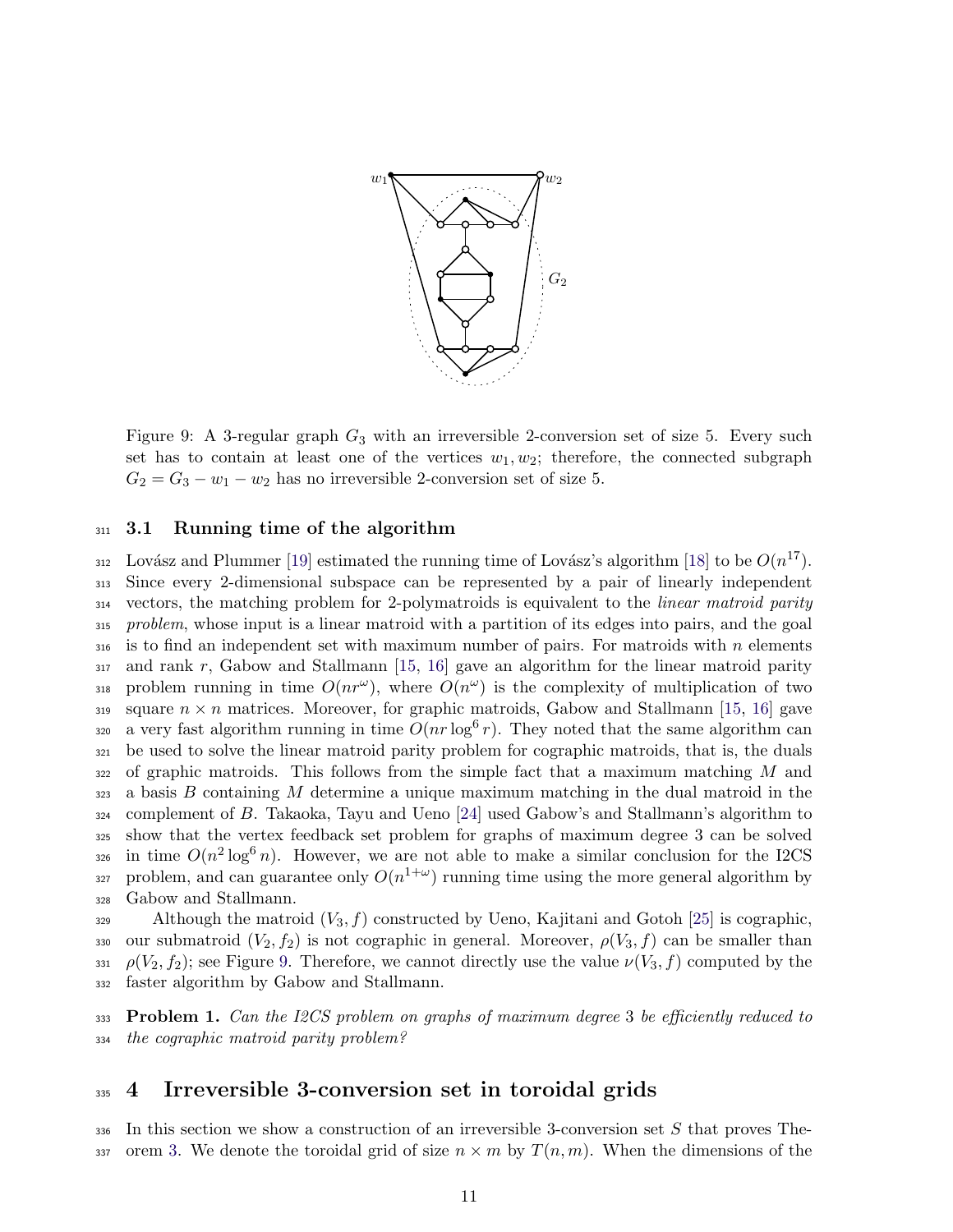

<span id="page-11-0"></span>Figure 10: The cases for  $T(m, n)$ .

338 grid are clear from the context or not important, we simply write T instead of  $T(m, n)$ . We 339 assume that the entries of the grid are *squares* and two of them are neighboring if they share 340 an edge. First we discuss the general case where  $m \neq 4$  and  $n \neq 4$ .

<sup>341</sup> We define a coordinate system on T such that the left bottom corner is [0,0]. A pattern <sup>342</sup> is a small and usually rectangular piece of a grid where squares are black and white. Placing 343 a pattern P at position  $[i, j]$  in T means that the left bottom square of P is at  $[i, j]$  in T. If <sup>344</sup> a vertex of T has color defined by several patterns then it is white only if it is white in all <sup>345</sup> the patterns. We describe a rectangle of a grid by the coordinates of the bottom left corners  $346$  of its bottom left and top right squares. Tiling a rectangle R by a pattern P means placing  $347$  several non-overlapping copies of P to R so that every square of R is covered.

348 Let  $m = 3k+a$  and  $n = 3l+b$ , where  $a, b \in \{0, 2, 4\}$ . By q we denote the greatest common  $349$  divisor of k and l.

350 For  $0 \leq i \leq g-2$  we place a pattern **at** [0, 3*i*]. Next we tile the rest of the rectangle 351  $[0,0][3k-1,3l-1]$  by a pattern . The remaining part of the grid can be decomposed into 352 three rectangles of dimensions  $3k \times b$ ,  $a \times 3l$  and  $a \times b$  (some of them may be empty).

 $353$  We distinguish several cases depending on a and b. They are depicted in Figure [10](#page-11-0) and <sup>354</sup> their description follows.

- 355 (A)  $a = 0, b = 0$  We do not add anything now.
- 356 (B)  $a = 0, b = 2$  We tile the rectangle  $3k \times 2$  with ...
- 357 (C)  $a = 0, b = 4$  We tile the rectangle  $3k \times 4$  with ...

358 (D)  $a = 2, b = 2$  We tile the rectangle  $3k \times 2$  with  $\blacksquare$ , the rectangle  $2 \times 3l$  with  $\blacksquare$  and place 359 **at** [3k, 3l].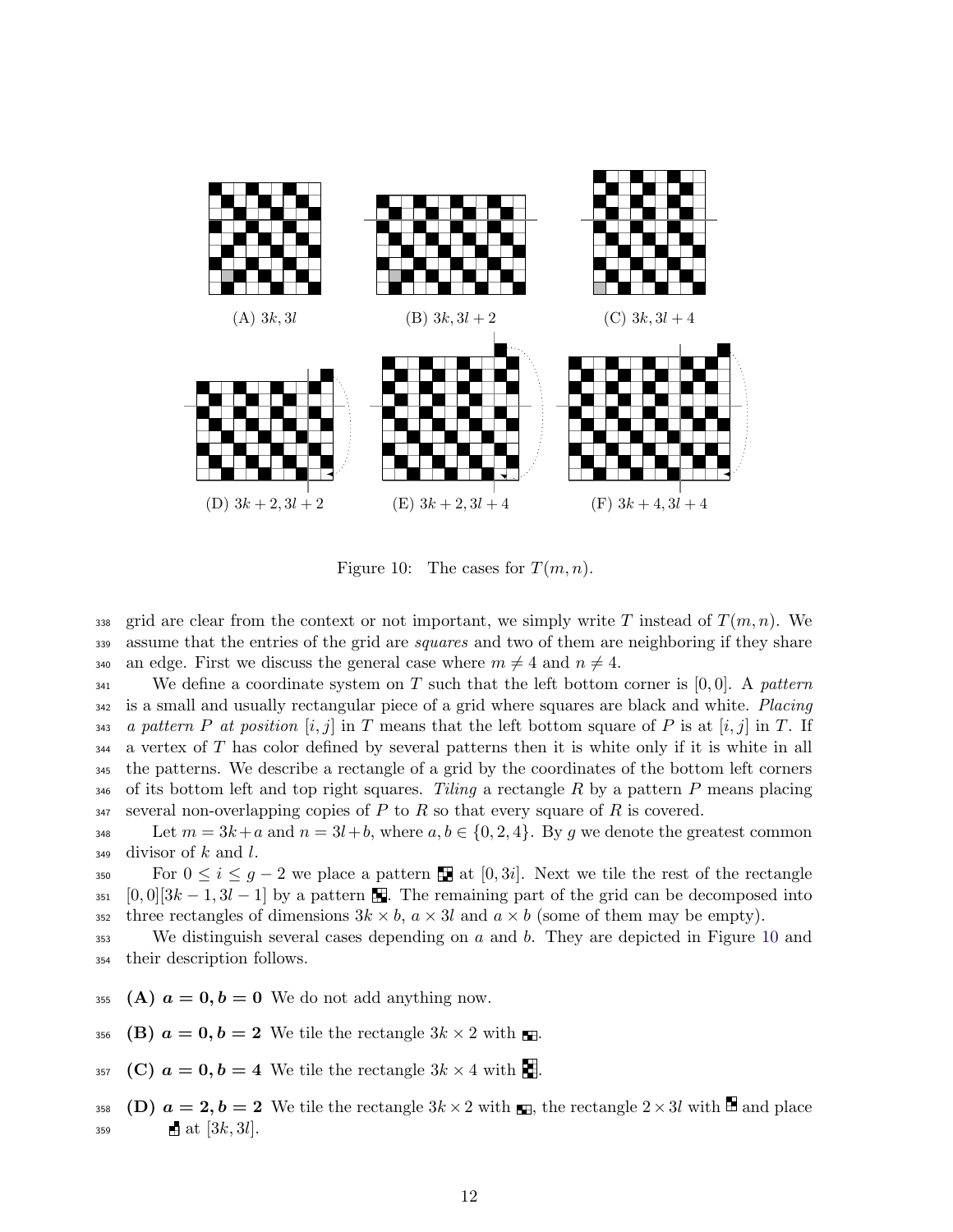

<span id="page-12-1"></span>Figure 11: Merging three white cycles into one.

360 (E)  $a = 2, b = 4$  We tile the rectangle  $3k \times 4$  with  $\Box$ , the rectangle  $2 \times 3l$  with  $\Box$  and place  $_{361}$  at [3k, 3l].

362 (F)  $a = 4, b = 4$  We tile the rectangle  $3k \times 4$  with  $\blacksquare$ , the rectangle  $4 \times 3l$  with  $\blacksquare$  and place  $363$  at [3k, 3l].

 $364$  The construction is finished for cases (D), (E) and (F). Cases (A), (B) and (C) require an 365 extra black square. We place it at  $[0,0]$  or [1,1]. It is colored grey in Figure [10.](#page-11-0)

366 Let S be the set of black squares in our construction. In the cases  $(A)$ ,  $(B)$  and  $(C)$  the <sup>367</sup> size of S is  $\frac{mn}{3}+1=\frac{mn+3}{3}$ . In the cases (D) and (F) the size of S is  $\frac{mn+2}{3}$  and in the last 368 case (E) the size of S is  $\frac{mn+4}{3}$ .

<sup>369</sup> Now we check the correctness of the construction. We start with the case (A) where 370  $m = 3k$  and  $n = 3l$ .

 $371$  By a white cycle we denote a connected set of white squares  $W \subseteq T$  where every square  $372$  in W has at least two neighbors in W. Note that T cannot contain any white cycle if the <sup>373</sup> squares of an irreversible 3-conversion set are black.

<span id="page-12-0"></span>374 Observation 18. Let  $T(3k, 3l)$  be filled with  $\blacksquare$ . Then it contains g disjoint white cycles.

 Let the whole grid be filled by  $\blacksquare$ . By Observation [18,](#page-12-0) there are g white cycles after the filling. The idea of our construction is to merge the cycles into one long cycle by changing to  $\blacksquare$  in the first column and the first  $g-1$  rows; see Figure [11.](#page-12-1) Finally, we add one more black vertex to break the resulting cycle.

379 Observe that the small patterns used in  $(B) - (F)$  just extend the size of the toroidal grid 380 but do not change the structure of white cycles from the  $3k \times 3l$  rectangle. Thus the argument  $381$  for the case (A) can be easily extended to all the other cases.

<sup>382</sup> This finishes the construction for the general case.

383 Now we assume without loss of generality that  $n = 4$ . Let  $m = 2k + a$ , where  $a \in \{1, 2\}$ . 384 We tile the rectangle  $[0,0][2k-1,3]$  by a pattern . If  $a=1$  we place  $\frac{6}{5}$  at  $[2k-1,0]$  and if 385  $a = 2$  we place  $\mathbb{F}$  at [2k, 0]. The resulting grids are depicted in Figure [12.](#page-13-11)

### <sup>386</sup> Acknowledgements

<sup>387</sup> We thank Shuichi Ueno for his kind help with clearing our confusion regarding the parity 388 problem for cographic matroids. We also thank József Balogh and Hao Huang for pointing us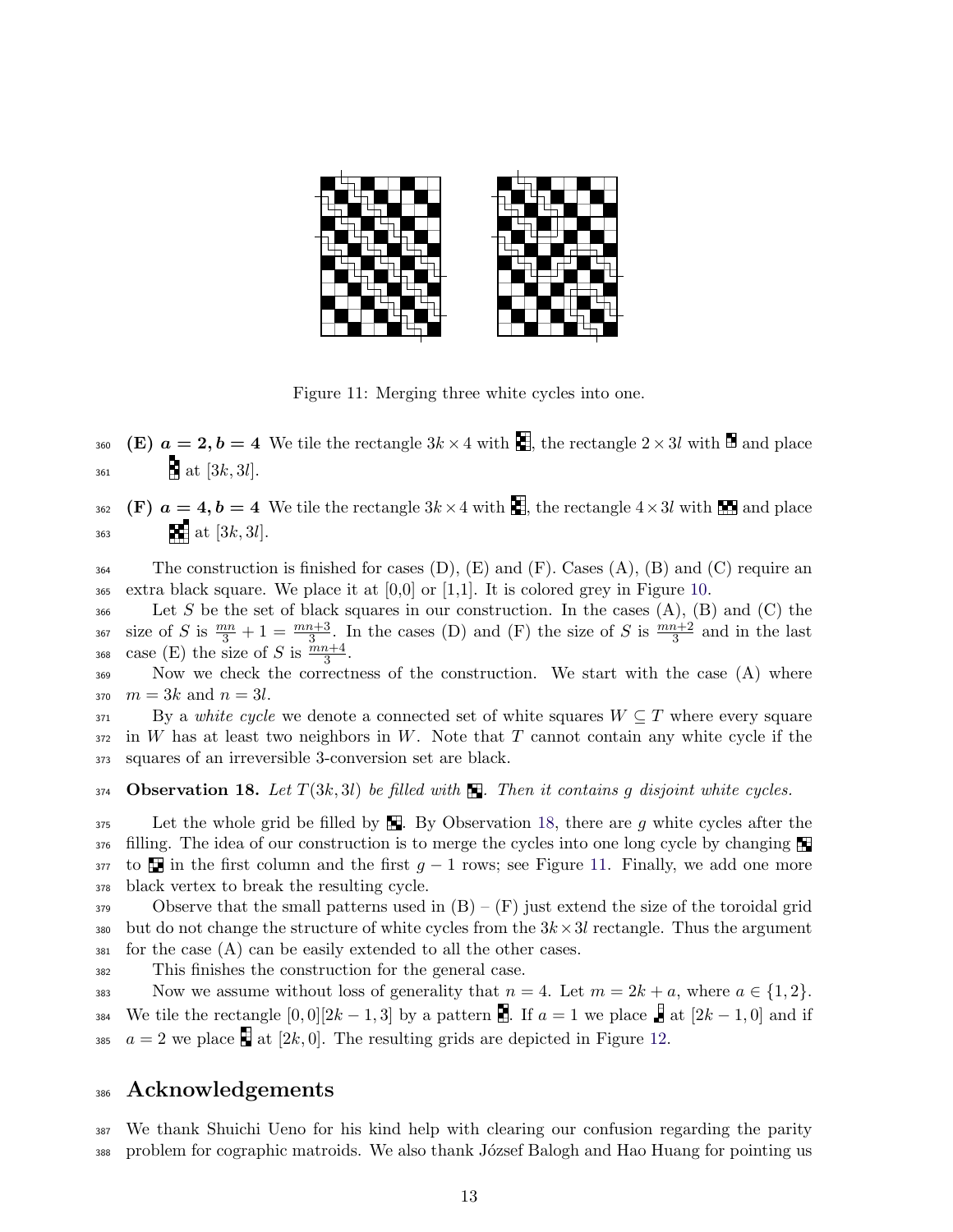

<span id="page-13-11"></span>Figure 12: The cases for  $T(m, 4)$ .

 to the papers containing results on minimum irreversible k-conversion sets in high dimensional grids.

## References

- <span id="page-13-5"></span> [1] J. Adler, Bootstrap percolation, *Physica A: Statistical Mechanics and its Applications* 171 (1991), no. 3, 453-470.
- <span id="page-13-9"></span> [2] N. Alon, An extremal problem for sets with applications to graph theory, J. Combin. *Theory Ser. A* **40** (1985), no. 1, 82–89.
- <span id="page-13-3"></span> [3] P. Balister, B. Bollob´as, J. R. Johnson and M. Walters, Random majority percolation, Random Structures Algorithms 36 (2010), no. 3, 315–340.
- <span id="page-13-6"></span> [4] J. Balogh, B. Bollob´as, H. Duminil-Copin and R. Morris, The sharp threshold for boot- strap percolation in all dimensions, *Trans. Amer. Math. Soc.* **364** (2012), no. 5, 2667– 2701.
- <span id="page-13-8"></span> [5] J. Balogh, B. Bollob´as, R. Morris and O. Riordan, Linear algebra and bootstrap perco- $\mu_{402}$  lation, *J. Combin. Theory Ser. A* 119 (2012), no. 6, 1328–1335.
- <span id="page-13-2"></span> [6] J. Balogh and G. Pete, Random disease on the square grid, Proceedings of the Eighth International Conference "Random Structures and Algorithms" (Poznan, 1997), Random Structures Algorithms 13 (1998), no. 3-4, 409–422.
- <span id="page-13-7"></span> [7] F. Benevides, V. Campos, M Dourado, R. Sampaio and A. Silva, The maximum time of 2-neighbour bootstrap percolation, The Seventh European Conference on Combinatorics, Graph Theory and Applications, CRM Series 16 (2013), 135–139.
- <span id="page-13-10"></span> $^{409}$  [8] B. Bollobás, Weakly k-saturated graphs, in *Beiträge zur Graphentheorie (Kolloquium*, Manebach, 1967), 25–31, Teubner, Leipzig, 1968.
- <span id="page-13-0"></span> [9] E. Boros and V. Gurvich, On complexity of algorithms for modeling disease transmission <sup>412</sup> and optimal vaccination strategy, RUTCOR Research Report 16–2007 (2007).
- <span id="page-13-1"></span> [10] C. C. Centeno, M. C. Dourado, L. D. Penso, D. Rautenbach and J. L. Szwarcfiter, Irreversible conversion of graphs, Theoret. Comput. Sci. 412 (2011), no. 29, 3693–3700.
- <span id="page-13-4"></span> [11] J. Chalupa, P. L. Leath and G. R. Reich, Bootstrap percolation on a Bethe lattice, Journal of Physics C: Solid State Physics 12 (1979), no. 1, L31–L35.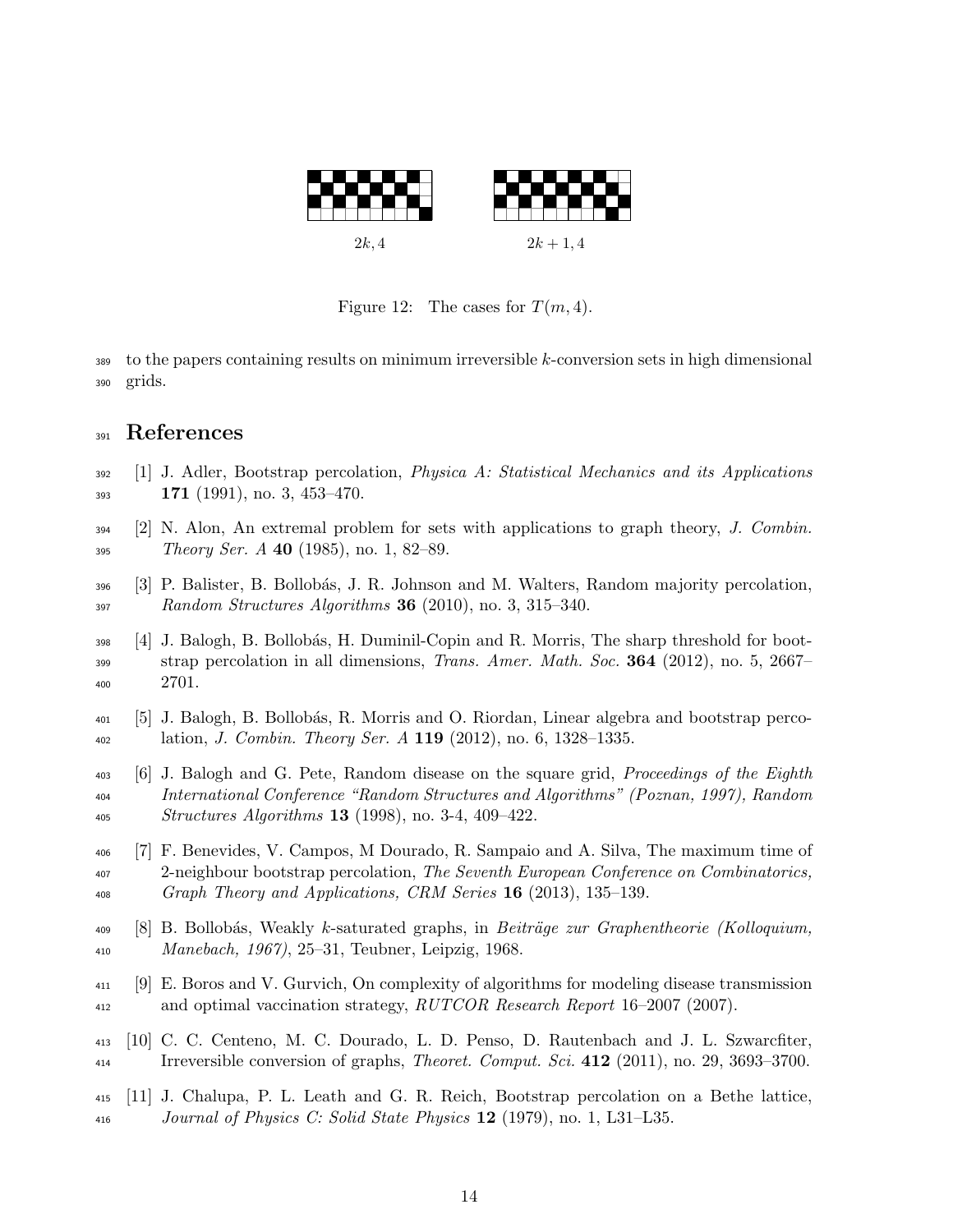- <span id="page-14-6"></span> [12] P. De Gregorio, A. Lawlor and K. A. Dawson, Bootstrap percolation, in R. A. Meyer (ed.), Encyclopedia of Complexity and Systems Science, 608–626, Springer, New York, 2009, ISBN: 978-0-387-75888-6.
- <span id="page-14-1"></span> [13] P. A. Dreyer and F. S. Roberts, Irreversible k-threshold processes: graph-theoretical <sup>421</sup> threshold models of the spread of disease and of opinion, *Discrete Appl. Math.* 157  $\mu_{22}$  (2009), no. 7, 1615–1627.
- <span id="page-14-2"></span> [14] P. Flocchini, E. Lodi, F. Luccio, L. Pagli, and N. Santoro, Dynamic monopolies in tori, Discrete Appl. Math. 137 (2004), no. 2, 197–212.
- <span id="page-14-10"></span> [15] H. N. Gabow and M. Stallmann, Efficient algorithms for graphic matroid intersection and parity (extended abstract), Automata, languages and programming (Nafplion, 1985), 210–220, Lecture Notes in Computer Science 194, Springer, Berlin, 1985.
- <span id="page-14-11"></span> [16] H. N. Gabow and M. Stallmann, An augmenting path algorithm for linear matroid parity, 429 Theory of computing (Singer Island, Fla., 1984), Combinatorica  $6(1986)$ , no. 2, 123–150.
- <span id="page-14-5"></span> [17] J. Kynˇcl, B. Lidick´y and T. Vyskoˇcil, Irreversible 2-conversion set is NP-complete, KAM-DIMATIA Series 2009-933 (2009), [http://kam.mff.cuni.cz/~kamserie/serie/](http://kam.mff.cuni.cz/~kamserie/serie/clanky/2009/s933.pdf) [clanky/2009/s933.pdf](http://kam.mff.cuni.cz/~kamserie/serie/clanky/2009/s933.pdf).
- <span id="page-14-8"></span> $\mu_{33}$  [18] L. Lovász, The matroid matching problem, Algebraic methods in graph theory, Vol. <sup>434</sup> I, II (Szeged, 1978), 495–517, Collog. Math. Soc. János Bolyai 25, North-Holland, Amsterdam-New York, 1981.
- <span id="page-14-9"></span>436 [19] L. Lovász and M. D. Plummer, Matching theory, North-Holland Mathematics Studies 121, Annals of Discrete Mathematics 29, North-Holland Publishing Co., Amsterdam, <sup>438</sup> Akadémiai Kiadó (Publishing House of the Hungarian Academy of Sciences), Budapest, 1986, ISBN: 0-444-87916-1.
- <span id="page-14-3"></span> [20] F. L. Luccio, Almost exact minimum feedback vertex set in meshes and butterflies, Inform. Process. Lett. 66 (1998), no. 2, 59–64.
- <span id="page-14-7"></span> [21] T. Marcilon, S. Nascimento and R. Sampaio, The maximum time of 2-neighbour boot- strap percolation: complexity results, Graph-Theoretic Concepts in Computer Science, Lecture Notes in Computer Science 8747 (2014), 372–383.
- <span id="page-14-4"></span> [22] D. A. Pike and Y. Zou, Decycling Cartesian products of two cycles, SIAM J. Discrete *Math.* **19** (2005), no. 3, 651–663.
- <span id="page-14-0"></span> [23] F. S. Roberts, Challenges for discrete mathematics and theoretical computer science in the defense against bioterrorism, in H. T. Banks, C. Castillo-Chavez (eds.), Bioterrorism: Mathematical modeling applications in homeland security, 1–34, Frontiers Appl. Math. 28, SIAM, Philadelphia, PA, 2003.
- <span id="page-14-12"></span> [24] A. Takaoka, S. Tayu and S. Ueno, On minimum feedback vertex sets in bipartite graphs <sup>452</sup> and degree-constraint graphs, *IEICE Transactions on Information and Systems* **96**, no.  $(2013)$ ,  $2327-2332$ .